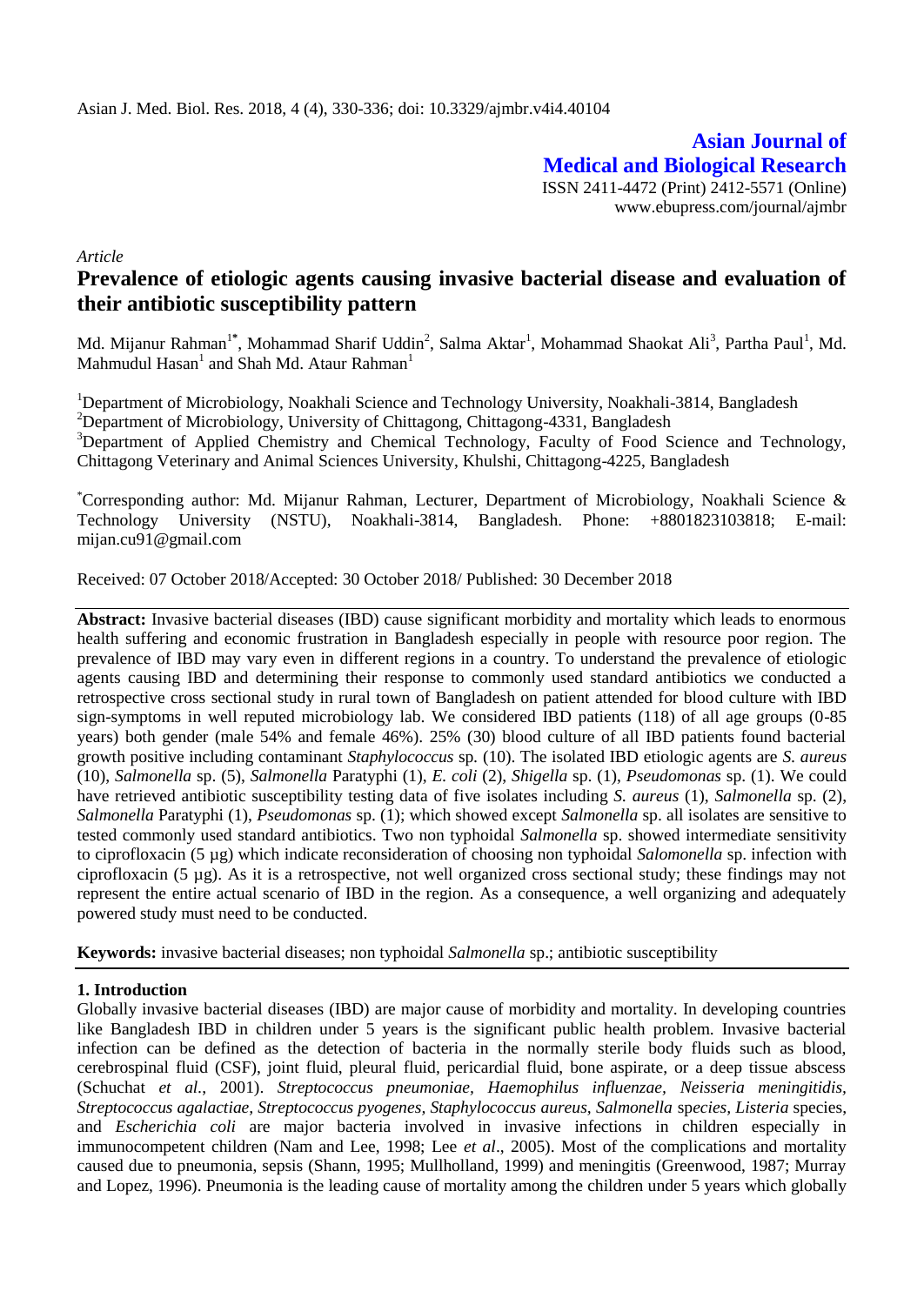account to 19% per year (Jennifer *et al.,* 2005). *Streptococcus pneumoniae* and *Haemophilus influenzae* type-b are mainly involved in more than 50% and 20% of severe pneumonia cases with high mortality rate respectively (UNICEF/WHO, 2006).

Para-typhoid and typhoid fever are also the leading cause of child death (Denny and, Loda, 1886; Shann, 1986). Typhoid fever remains substantial public health concern in developing countries account to 16 million cases with 600,000 related deaths worldwide (Hossain *et al.*, 2000; Yichun, 2003).

Emerging of multiple drug resistance bacteria is a significant public health concern around the globe. In the case of invasive non-typhoidal *Salmonella* (iNTS) ciprofloxacin is recommended as first-line treatment and levofloxacin, moxifloxacin, cotrimoxazole, or the broad spectrum cephalosporins, ceftrioxone and cefotaxime are used as alternatives. Multidrug resistant NTS are involved in increased morbidity and are important health concern in both animals and humans. (Kariuki and Dougan, 2014; Guerrant *et al.,* 1990).

Because of lacking empirical data and evidence based intervention the use of the antibiotics has been increasing rapidly all over the world. Klein *et al*. (2018) have conducted a new global study which aimed to determine trends in antibiotics use from 2010-2015 in 76 countries. They compared total consumption of antibiotics between low-middle income countries (LMIC) e.g., India and China, and high-income countries (HIC) such as the UK and US. According to this study, between 2000-2015, global antibiotic consumption increased by 65% from 21.1 to 34.8 billion defined daily doses (DDDs), e.g. a single antibiotic capsule or injection – of antibiotics to 34.8 billion DDDs. The antibiotic consumption rate increased by 39% from 11.3 to 15.7 DDDs per 1,000 inhabitants per day over the 15 years of study periods. Increased consumption of antibiotics in the low- middle income countries was the primary reason for the increase in the global consumption. In low-middle countries antibiotic consumption raises 114% (11.4 to 24.5 billion DDDs) and the consumption rate increased 77% (7.6 to 13.5 DDDs per 1,000 inhabitants per day). Among LMICs India, China and Pakistan were the highest antibiotic consumers in 2015. In high-income countries (HICs) the total consumption of antibiotic increased by 6.6% (9.7 to 10.3 billion DDDs) and the rate of consumption increased by 4% (26.8 to 25.7 DDDs per 1,000 inhabitants per day). In 2015 US, France and Italy were the highest antibiotic consumer among HICs (Klein *et al*., 2018). Over use or injudicious use of antibiotics may contribute in emerging of multi-drug resistant bacterial strain.

In this retrospective cross sectional study, we aimed to assess the prevalence of invasive bacterial disease causing etiologic agents and their antibiotic susceptibility pattern in a rural town in Bangladesh from January to September 2018.

### **2. Materials and Methods**

### **2.1. Patient criteria**

We retrospectively collected the data of 118 patients who meets WHO criteria of invasive bacterial disease (IBD) and performed blood culture in a reputed microbiology laboratory in Bangladesh.

### **2.2. Blood collection and processing**

BD Bactec-120 system has been used for blood culture along with combination of conventional plate culture method. 1-3 ml of blood were taken in Bactec PD Plus Aerobic Blood Culture bottle and inserted into Bactec-120 machine, and incubated at 35.5°C for 5 days. Bactec fluorescent series instrument has made significant impact on laboratory blood culture practice by enhancing sensitivity and reducing time to detect numerous pathogens in blood. This instrument swiftly detects presence of microorganisms in Bactec Ped Plus/F culture vials (containing Soyabean Casein Digest Broth and other necessary ingredients) and produces a positive signal based on detecting  $CO<sub>2</sub>$  in growth media. After getting positive signal from the machine, it was suspected that there might presence some organisms or pathogens, then the positive culture bottle was taken out from the machine and sub-cultured on to three media plates such as Blood agar, Chocolate agar and MacConkey agar. The organisms are then finally identified on the basis of their morphological characteristics including size and shape of the organism, arrangement of the cells, presence or absence of the spores, regular or irregular forms, acid fastness, gram reaction etc.; cultural and physiological characteristics including  $H_2S$  production, nitrate reduction, deep glucose agar test, fermentation of different carbohydrates etc. All these characteristics were then compared with the standard description of ''Bergey's Manual of Determinative Bacteriology'', 8th edition (Buchanan and Gibbons, 1974).

# **2.3. Antibiotic susceptibility testing**

Antibiotics susceptibility test was performed by Kirby-Bauer disc diffusion method (Hudzicki, 2009). Bacterial suspensions were prepared from fresh culture grown overnight onto nutrient agar plates by using sterile normal saline and the turbidity of the suspension was adjusted to 0.5 McFarland Standard that corresponds to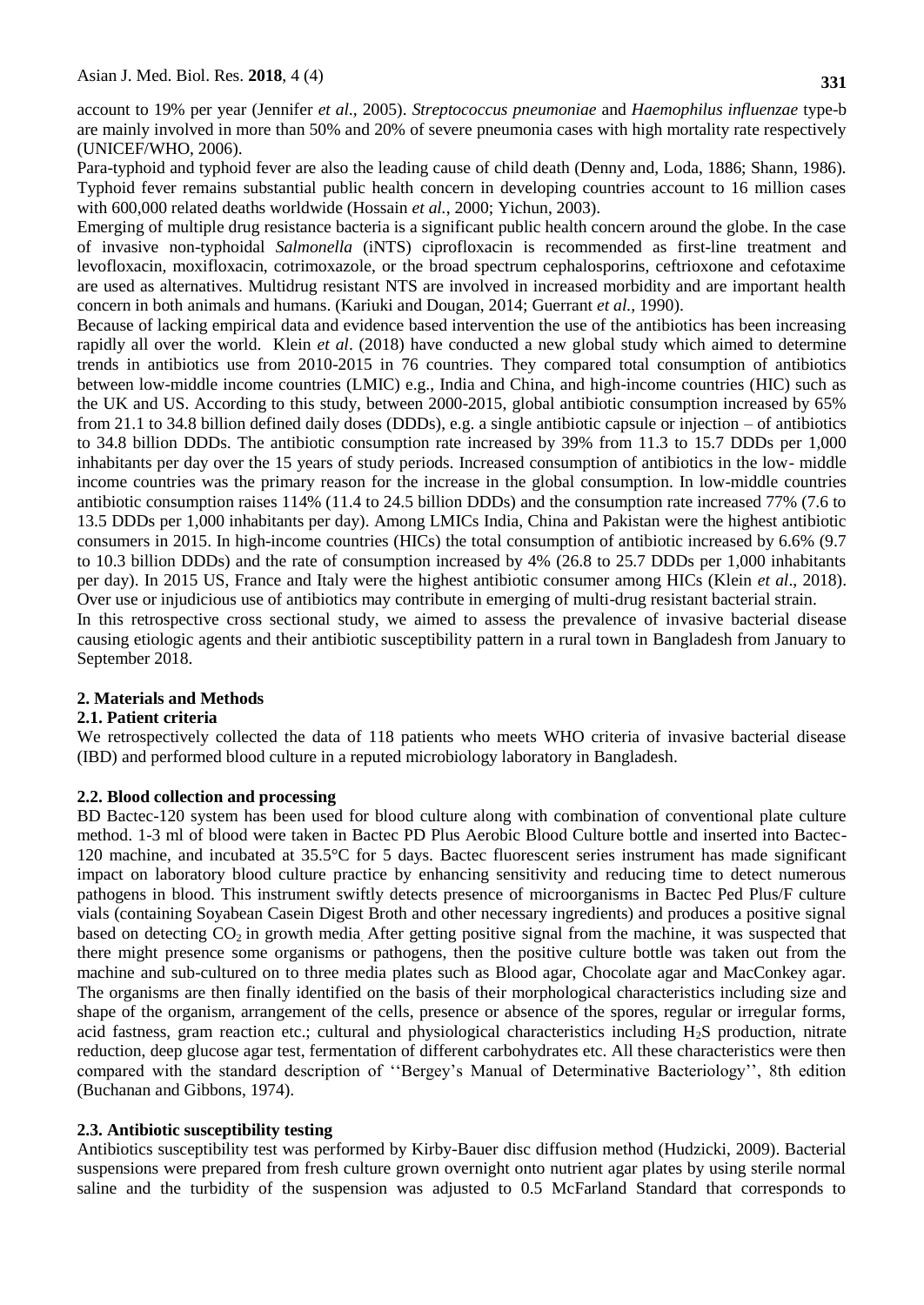approximately  $1x10^8$  CFU/mL of suspension. A sterile cotton swab was dipped into the inoculum then streaked on the Mueller-Hinton agar plate properly. Then antibiotic discs impregnated with selected antibiotic discs for each isolate were dispensed onto the dried agar surface using a sterile forceps. The plates were incubated overnight at 37°C. After incubation period, the resulted zone of inhibition was compared with that of Clinical and Laboratory Standard Institute guideline (CLSI, 2018) for the interpretation of the data and categorization of the test strains as intermediate, sensitive, or resistant (Uddin *et al.*, 2017)

# **3. Results and Discussion**

We have retrospectively collected data of 118 patients with invasive bacterial diseases (IBD) of different age groups (0-85 years) (Figure 1) whose 54% (64) are male and 46% (64) are female (Figure 2). Among them 26.5% (31) are 5 or below 5 years of age, 14.53% (17) are 6-10 years of age. More than half (58%) of the patient enrolled in this study are of less than 21 years of age.

We found that 25% (30) blood cultures of enrolled patient (118) in the study is positive growth with any organisms. *S. aureus* (38%) and *Staphylococcus* sp. (38%) are found as more dominant organisms. *S. aureus* are involved in diverse range of clinical complications including asymptomatic colonization, skin and soft tissue infection and bone and joint infections. *S. aureus* is major pathogen of community-acquired pneumonia in children <5 years of age (Schwartz and Nourse, 2012). *Staphylococcus* sp. is considered as contamination from the skin which indicates aseptic techniques were not maintained properly during collecting blood. *S. aureus* is an opportunistic pathogen in blood as it is normal flora in the skin. *S. aureus* showed sensitivity to amphicillin (25 µg), netilmicin (30 µg), ciprofloxacin (5 µg), amikacin (30 µg), gentamicin (10 µg), cloramphenicol (30 µg), cotrimoxazole (25 µg), ceftriaxone (30 µg), azithromicin (15 µg), ceftazidime (30 µg), clindamicin (2 µg) and penicillin (10 unit) (Table 1). As we found *S. aureus* was sensitive to all antibiotics used in this study including gentamicin and ciprofloxacin which are in agreement with other reports from Bangladesh (Ashrafudoulla *et al*., 2017) and other part of the world (Olayinka *et al.,* 2010). In the USA in 2005, an estimated 94 000 invasive MRSA infections required hospitalization and were associated with 19 000 deaths (Klevens *et al.,* 2007). However, emergence of multidrug resistant *S. aureus* has been reported from different parts of the world (Kumar, 2016; Adebola and Tarilate, 2011) as well as from Bangladesh (Ashrafudoulla *et al*., 2017).

In this study, 17% (3) of all etiologic agents causing invasive bacterial diseases (IBD) is *Salmonella* sp. The other etiologic agents of invasive bacterial diseases (IBD) are *E. coli* (7%), *S*. Paratyphii (3%), *Shigella* sp. (3%) and *Pseudomonas* sp. (3%) etc. (Figure 3). We found that *S*. Paratyphii and *Salmonella* sp. are sensitive to amphicillin (25 µg), netilmicin (30 µg), amikacin (30 µg), gentamicin (10 µg), cloramphenicol (30 µg), cotrimoxazole (25 µg), ceftriaxone (30 µg), azithromicin (15 µg) and cefixime (5 µg) and intermediate sensitive to ciprofloxacin (5 µg) which denotes that ciprofloxacin (5 µg) is losing its preference to treat patient with invasive disease infected with *S*. Paratyphi and *Salmonella* sp. (Table 1).

|                    | Table 1. Antibiotic susceptibility testing (AST) results of some etiologic agents (Diameter of zone of |  |  |  |  |  |  |
|--------------------|--------------------------------------------------------------------------------------------------------|--|--|--|--|--|--|
| inhibition in mm). |                                                                                                        |  |  |  |  |  |  |

| $\mathbf{a}$<br>cimen<br>$S_{\rm peq}$ | <b>Organisms</b>   | cillin | Э.                  | ίā                  | .<br>Ein | entamicin                                                         | hloramphini | rimoxazole | triaxone | zithromici | ੶੩ | Ę |           | $c$ illin | Piperacillin |
|----------------------------------------|--------------------|--------|---------------------|---------------------|----------|-------------------------------------------------------------------|-------------|------------|----------|------------|----|---|-----------|-----------|--------------|
| M311                                   | S. Paratyphii      |        | $22(S)$ 34(S) 26(I) |                     |          | 28(S) 28(S) 22(S) 28(S) 28(S) 16(I) -                             |             |            |          |            |    |   | $26(S) -$ |           |              |
| M328                                   | Salmonella sp.     |        |                     |                     |          | 28(S) 26(S) 28(I) 24(S) 25(S) 26(S) 32(S) 28(S) 20(S) -           |             |            |          |            |    |   | $30(S) -$ |           |              |
| M361                                   | Salmonella sp.     |        |                     | $20(S)$ 32(S) 22(I) |          | 28(S) 32(S) 20(S) 26(S) 28(S) 18(S) -                             |             |            |          |            |    |   | $26(S) -$ |           |              |
| M330                                   | S. aureus          |        |                     |                     |          | 32(S) 20(S) 28(S) 26(S) 28(S) 26(S) 30(S) 30(S) 26(S) 22(S) 26(S) |             |            |          |            |    |   |           | 34(S)     |              |
| M336                                   | Pseudomonas<br>sp. |        |                     |                     |          | 26(S) 26(S) 24(S) 24(S) 26(S) 22(S) 30(S) 31(S) 24(S) 28(S) -     |             |            |          |            |    |   | $26(S) -$ |           | 24(S)        |

\*S-Sensitive; I-Intermediate;

\*\*Results interpreted according CLSI guide line 2018.

Previously in invasive non-typhoidal *Salmonella* (iNTS) endemic sub sarahan African countries, cotrimoxazole, ampicillin or chloramphenicol were used as first-line treatment for enteric and iNTS diseases.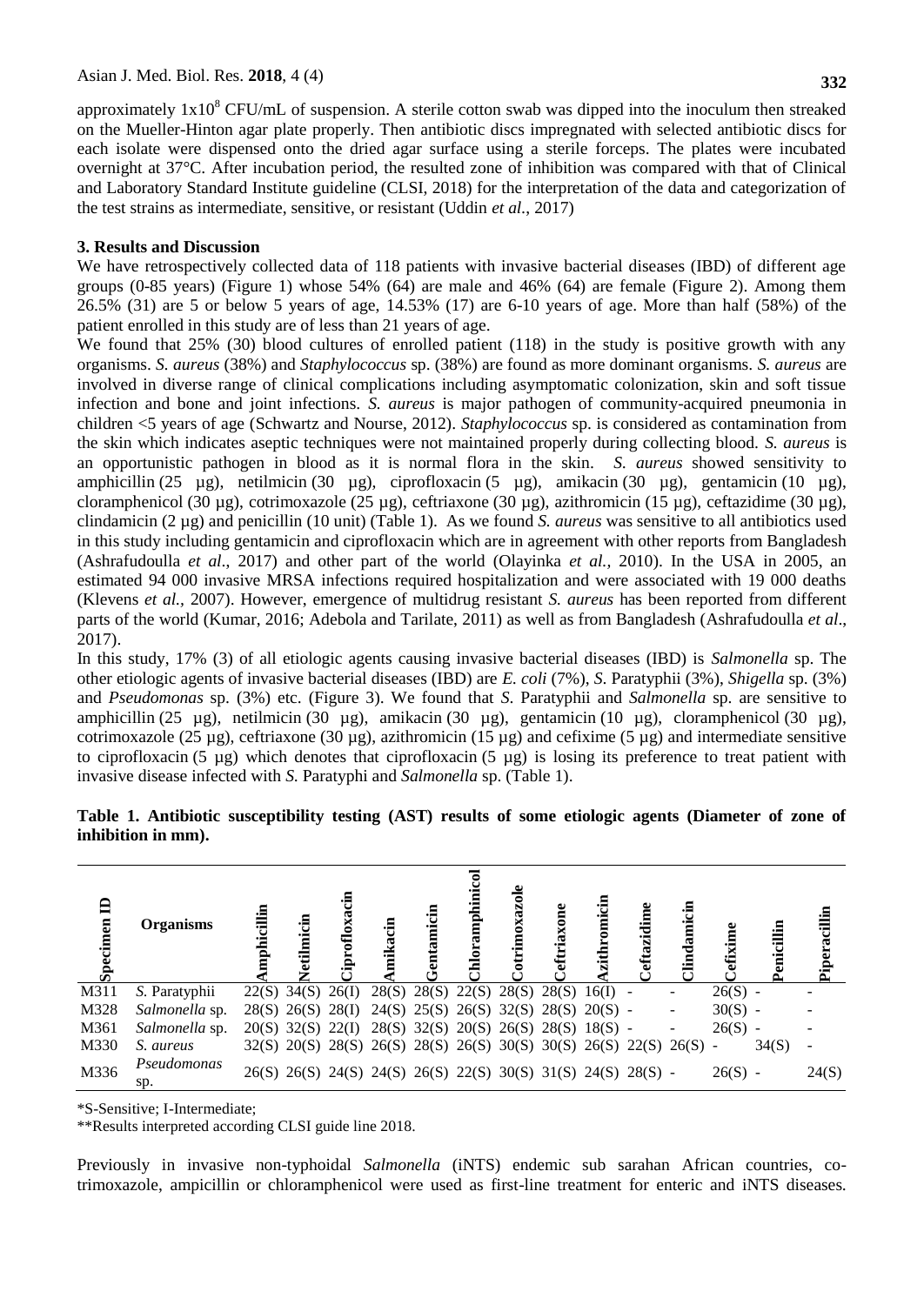resistance among NTS is an increasing problem. In 1990 ciprofloxacin resistant *Salmonella enteric* was reported for the first time (Nath *et al.,* 2000). Since then, there have been several reports of ciprofloxacin resistant isolates from different countries including India, Pakistan, Vietnam, Spain and Malawi. (Piddock *et al.,* 1990; Menezes *et al.,* 2010). Multidrug resistant *Salmonella* Typhi and *Salmonella* Paratyphi A is a great problem in endemic areas and returning travellers (Wain *et al.,* 2015). In the late 1980s and 1990s, chloramphenicol, ampicillin and co-trimoxazole resistant isolates of Typhi and Paratyphi were involved in large outbreaks in Asia (Arjyal *et al.,* 2011). Ciprofloxacin and Ofloxacin have been broadly recommended for treatment in the last two decades for the patients including children (Effa *et al.,* 2001. Crump *et al*. (2008) reported the emergences of intermediate level ciprofloxacin resistant isolates which supports our study. This is may be due to extensive use of ciprofloxacin. High-level fluoroquinolone resistance isolates are now commonly found in the Indian sub-continent but are also emerging in Africa (Gaind *et al*., 2006; Feasey *et al*., 2014; Koirala *et al.,* 2013).

*Pseudomonas* sp. showed sensitivity to amphicillin (25 µg), netilmicin (30 µg), ciprofloxacin (5 µg), amikacin (30 µg), gentamicin (10 µg), cloramphenicol (30 µg), cotrimoxazole (25 µg), ceftriaxone (30 µg), azithromicin (15 µg), ceftazidime (30 µg), cefixime (5 µg) and piperacillin (100 µg) (Table 1). Emergence of multidrug resistant *Pseudomonas* has attracted the attention of many researchers in recent decades (Gomez *et al.,* 2012). According to a recent report by The European Antimicrobial Resistance Surveillance Network (EARS-Net), among *P. aeruginosa* invasive isolates, the mean resistance percentages for piperacillin/tazobactam, carbapenems and fluoroquinolones were close to 20%, while for ceftazidime and aminoglycosides they were 13% (EARS-Net, 2015). In Europe between 2011 and 2015, carbapenem and ceftazidime resistance trend of *P. aeruginosa* didn't change but raise of piperacillin resistant isolates was observed (EARS-Net, 2015). There were higher resistance rates in the southern and Eastern Europe compared with the northern countries (EARS-Net, 2015). According to a report from Spain, higher resistance rates for piperacillin/tazobactam, ceftazidime, fluoroquinolones and aminoglycosides (with the exception of amikacin) than those reported by EARS-Net (EARS-Net, 2015; Cabot *et al.,* 2011). High Ampicillin resistant isolates were reported from Bangladesh (Nasreen *et al*., 2015), Pakistan (Anjum and Mir, 2010) and India (Krishnakumar *et al.,* 2012). Isolates which showed high resistance to Gentamicin were also found in Bangladesh (Rashid *et al.,*  2007), Egypt, India (Raja and Singh, 2007), Iran (Saderi *et al.,* 2010), and Pakistan (Naqvi *et al.,* 2005). Previously Co-trimoxazole resistant isolates were found in Bangladesh (Rashid *et al.,* 2007; Nasreen *et al*., 2015). Rashid *et al*. (2007) found ciprofloxacin resistant *P. aeruginosa* in Bangladesh. But another study conducted by Nasreen *et al*. (2015) found no ciprofloxacin resistant isolates, which observation is similar to ours.



**Figure 1. Age distribution of the patients with invasive bacterial diseases (IBD) (Total patient: 117 as we missed age of one patient).**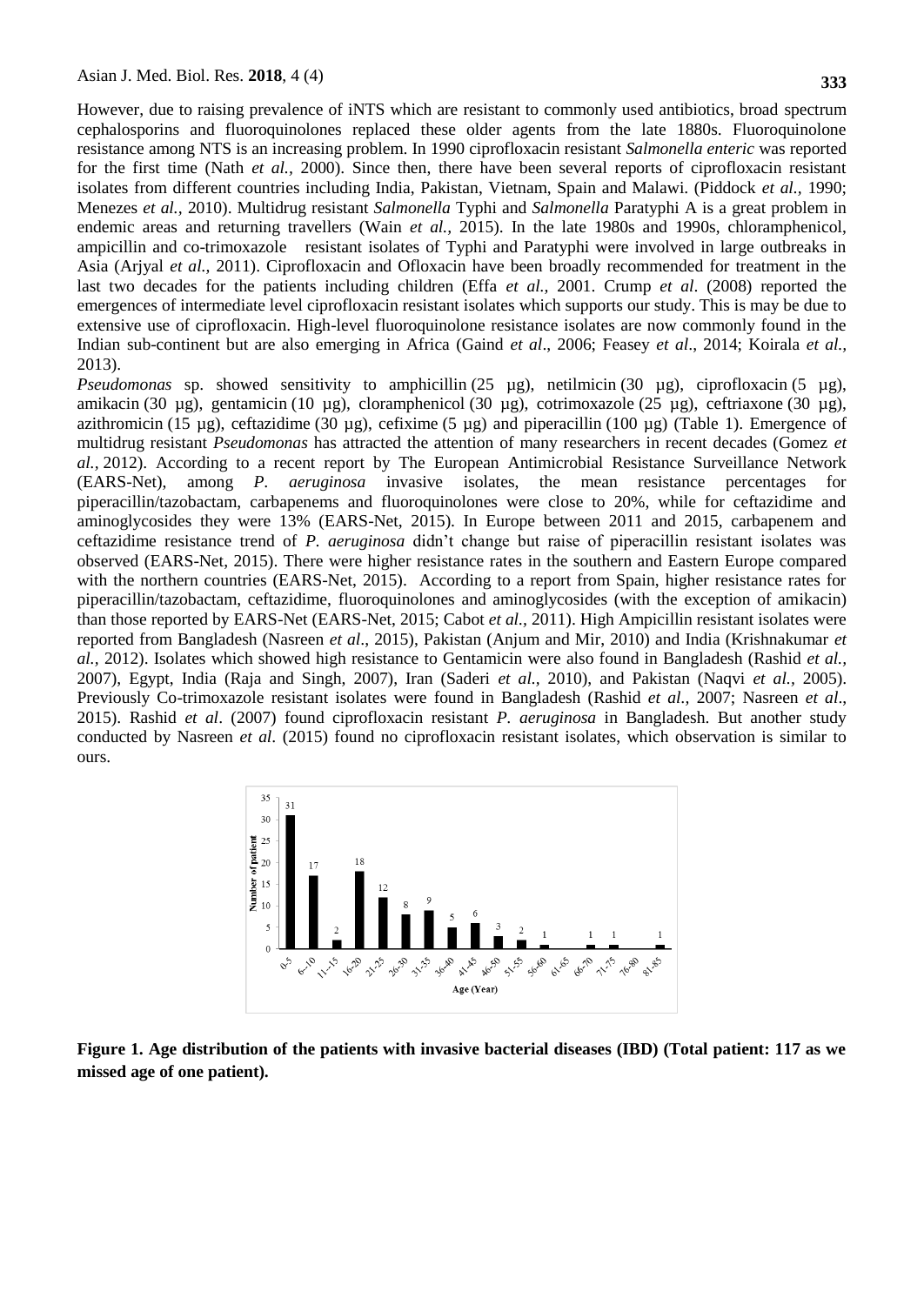

**Figure 2. Patients with invasive bacterial diseases (IBD) enrolled in the study were 54% male and 46% female.**



### **Figure 3. Distribution of etiologic agents causing invasive bacterial diseases (IBD).**

### **4. Conclusions**

Though this study was not well designed and not adequately powered but it brought some lights in to prevalence of invasive bacterial disease causing by non typhoidal *Salmonella* (NTS) and *S. aureus* and their response to commonly used antibiotics. We advised further study needed to be conducted to delineate the entire scenario of invasive bacterial diseases.

## **Conflict of interest**

None to declare.

### **References**

- Anjum F and A Mir, 2010. Susceptibility pattern of *Pseudomonas aeruginosa* against various antibiotics. Afr. J. Microbiol. Res., 4: 1005-1012.
- Arjyal A, B Basnyat, S Koirala, A Karkey, S Dongol and KK Agrawaal, 2011. Gatifloxacin versus chloramphenicol for uncomplicated enteric fever: An open-label, randomised, controlled trial. Lancet Infect. Dis., 11: 445–454.
- Ashrafudoulla M, M Rahman, MFR Mizan, A Begum and SD Ha, 2017. Prevalence of multidrug resistant *Staphylococcus aureus* in GonoShastho Nagar Hospital, Dhaka, Bangladesh. Afr. J. Microbiol. Res., 11: 1223-1229.
- Bryce J, CB Pinto, K Shibuya, RE Black, and the WHO Child Health Epidemiology Reference Group, 2005. WHO estimates of the causes of death in children. Lancet, 365: 1147–52.
- Buchanan RE and NE Gibbons, 1974. Bergey's Manual of determinative bacteriology, 8th Edition. Williams and Wilkins Co., Baltimore, pp. 1268.
- Cabot G, AA Ocampo-Sosa, F Tubau, MD Macia, C Rodríguez, B Moya, L [Zamorano,](https://www.ncbi.nlm.nih.gov/pubmed/?term=Zamorano%20L%5BAuthor%5D&cauthor=true&cauthor_uid=21357294) C [Suárez,](https://www.ncbi.nlm.nih.gov/pubmed/?term=Su%C3%A1rez%20C%5BAuthor%5D&cauthor=true&cauthor_uid=21357294) C [Peña,](https://www.ncbi.nlm.nih.gov/pubmed/?term=Pe%C3%B1a%20C%5BAuthor%5D&cauthor=true&cauthor_uid=21357294) L [Martínez-Martínez,](https://www.ncbi.nlm.nih.gov/pubmed/?term=Mart%C3%ADnez-Mart%C3%ADnez%20L%5BAuthor%5D&cauthor=true&cauthor_uid=21357294) A [Oliver a](https://www.ncbi.nlm.nih.gov/pubmed/?term=Oliver%20A%5BAuthor%5D&cauthor=true&cauthor_uid=21357294)nd [Spanish Network for Research in Infectious Diseases \(REIPI\)](https://www.ncbi.nlm.nih.gov/pubmed/?term=Spanish%20Network%20for%20Research%20in%20Infectious%20Diseases%20(REIPI)%5BCorporate%20Author%5D)*,* 2011. Overexpression of AmpC and efflux pumps in *Pseudomonas aeruginosa* isolates from bloodstream infections: prevalence and impact on resistance in a Spanish multicenter study. Antimicrob. Agents Chemother., 55: 1906-11.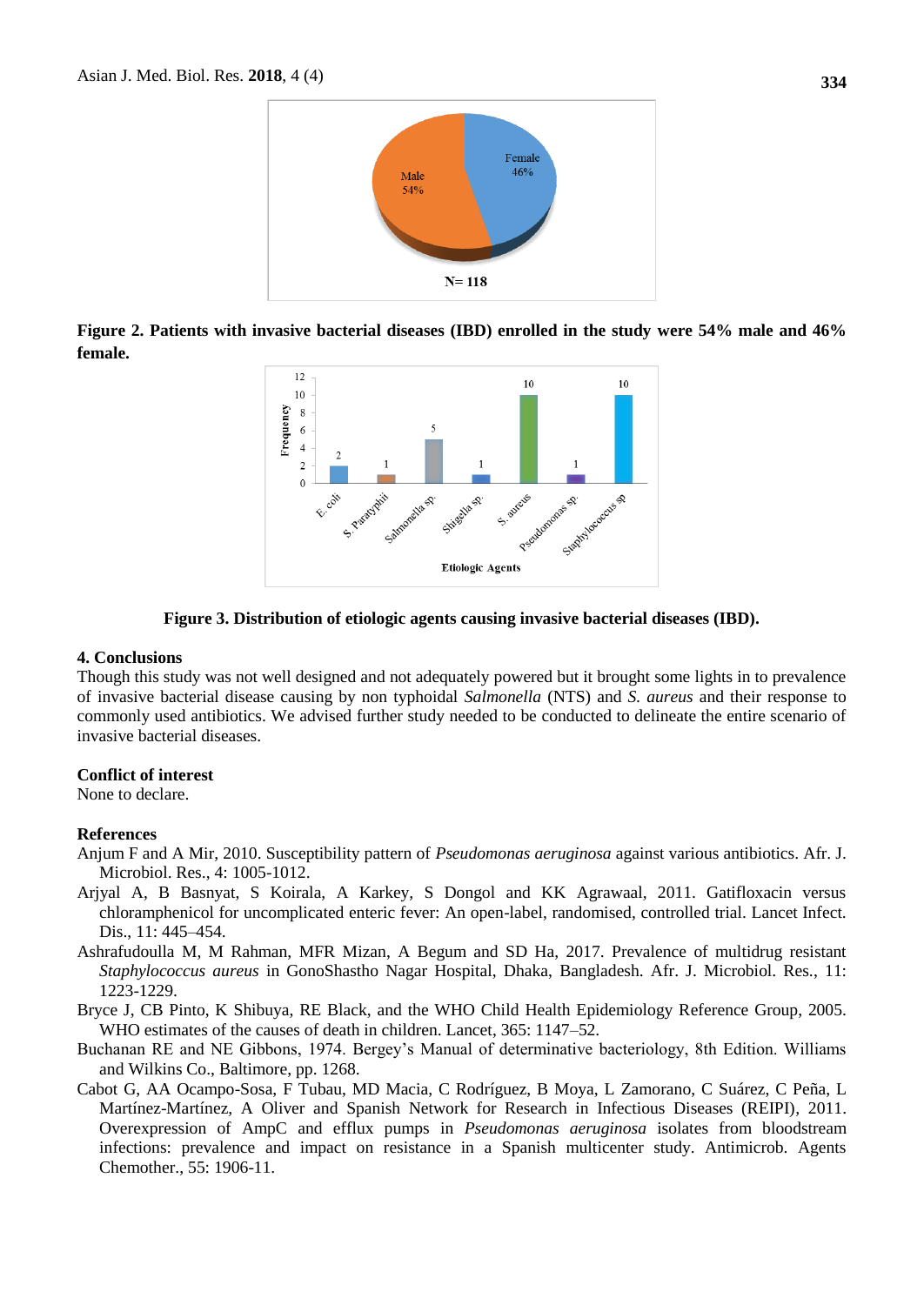- Crump JA, K Kretsinger, K Gay, RM Hoekstra, DJ Vugia, S Hurd, SD Segler, M Megginson, LJ Luedeman, B Shiferaw, SS Hanna, KW Joyce, ED Mintz, FJ Angulo and Emerging Infections Program FoodNet and NARMS Working Groups, 2008. Clinical response and outcome of infection with Salmonella enterica Serotype Typhi with decreased susceptibility to fluoroquinolones: a United States FoodNet Multicenter Retrospective Cohort Study. 52: 1278–1284.
- Denny FW and FA Loda, 1986. Acute respiratory infections are the leading cause of death in children in developing countries. Am. J. Trop Med. Hyg., 35: 1-2.
- Effa E, Z Lassi, J Critchley, P Garner, D Sinclair and PL Olliaro and ZA Bhutta, 2011. Fluoroquinolones for treating typhoid and paratyphoid fever (enteric fever). Cochrane Database Syst. Rev., (10):CD004530.
- European Centre for Disease Prevention and Control. Antimicrobial resistance surveillance in Europe 2015, 2017. Annual Report of the European Antimicrobial Resistance Surveillance Network (EARS-Net). Stockholm: ECDC.
- Feasey NA, AK Cain, CL Msefula, P Derek, A Maaike, M Aslett, DB Everett, TJ Allain, G Dougan, MA Gordon, RS Heyderman and RA Kingsley*,* 2014. Drug Resistance in Salmonella enterica ser. Typhimurium Bloodstream Infection, Malawi. Emerg. Infect. Dis., 20: 1957–1959.
- Gaind R, B Paglietti, M Murgia, R Dawar, S Uzzau, P Cappuccinelli, M Deb, P Aggarwal and S Rubino, 2006. Molecular characterization of ciprofloxacin-resistant *Salmonella enterica* serovar Typhi and Paratyphi A causing enteric fever in India. J. Antimicrob. Chemother., 58: 1139–1144.
- Gomez MP, J Vega-Baudrit and S Nunez-Corrales, 2012. Overview of multidrug resistant *Pseudomonas aeruginosa* and novel therapeutic approaches. J. Biomater. Nanobiotechnol., 3: 519–527.
- Greenwood BM, 1987. The epidemiology of acute bacterial meningitis in tropical Africa. In: Bacterial meningitis. London, Academic Press, 1987: 61-87.
- Guerrant RL, JM Hughes, NL Lima and J Crane, 1990. Diarrhea in Developed and Developing Countries: Magnitude, Special Settings, and Etiologies. Rev. Infect. Dis., 12: S41–S50.
- Hossain S, M Rahman, AH Baqui, N Nahar, F Tofaill, VI Mathan and GJ Fuchs, 2000. Hospital-based Surveillance of Invasive Streptococcus pneumoniae and Haemophilus influenzae-associated Diseases in Bangladeshi Children and their Antimicrobial Resistance: A Preliminary Report. Abstract 9th Annual Scientific Conference.
- Hudzicki J, 2009. Kirby-bauer disk diffusion susceptibility test protocol.
- Kariuki S and G Dougan, 2014. Antibacterial resistance in sub-Saharan Africa: an underestimated emergency. Ann. N. Y. Acad. Sci., 1323: 43–55.
- Klein EY, TPV Boeckel, EM Martinez, S Pant, S Gandra, SA Levin, H Goossens and R Laxminarayan, 2018. Global increase and geographic convergence in antibiotic consumption between 2000 and 2015. PNAS, 115: E3463-E3470.
- Klevens RM, JR Edwards, CL Richards, TC Horan, RP Gaynes, DA Pollock and DM Cardo, 2007. Estimating Health Care-Associated Infections and Deaths in U.S. Hospitals, 2002. Public Health Reports, 122: 160–166.
- Koirala S, B Basnyat, A Arjyal, O Shilpakar, K Shrestha, R Shrestha, UM [Shrestha,](https://www.ncbi.nlm.nih.gov/pubmed/?term=Shrestha%20UM%5BAuthor%5D&cauthor=true&cauthor_uid=24282626) K [Agrawal,](https://www.ncbi.nlm.nih.gov/pubmed/?term=Agrawal%20K%5BAuthor%5D&cauthor=true&cauthor_uid=24282626) KD [Koirala,](https://www.ncbi.nlm.nih.gov/pubmed/?term=Koirala%20KD%5BAuthor%5D&cauthor=true&cauthor_uid=24282626) SD [Thapa,](https://www.ncbi.nlm.nih.gov/pubmed/?term=Thapa%20SD%5BAuthor%5D&cauthor=true&cauthor_uid=24282626) A [Karkey,](https://www.ncbi.nlm.nih.gov/pubmed/?term=Karkey%20A%5BAuthor%5D&cauthor=true&cauthor_uid=24282626) S [Dongol,](https://www.ncbi.nlm.nih.gov/pubmed/?term=Dongol%20S%5BAuthor%5D&cauthor=true&cauthor_uid=24282626) A [Giri,](https://www.ncbi.nlm.nih.gov/pubmed/?term=Giri%20A%5BAuthor%5D&cauthor=true&cauthor_uid=24282626) M [Shakya,](https://www.ncbi.nlm.nih.gov/pubmed/?term=Shakya%20M%5BAuthor%5D&cauthor=true&cauthor_uid=24282626) KR [Pathak,](https://www.ncbi.nlm.nih.gov/pubmed/?term=Pathak%20KR%5BAuthor%5D&cauthor=true&cauthor_uid=24282626) J [Campbell,](https://www.ncbi.nlm.nih.gov/pubmed/?term=Campbell%20J%5BAuthor%5D&cauthor=true&cauthor_uid=24282626) S [Baker,](https://www.ncbi.nlm.nih.gov/pubmed/?term=Baker%20S%5BAuthor%5D&cauthor=true&cauthor_uid=24282626) J [Farrar,](https://www.ncbi.nlm.nih.gov/pubmed/?term=Farrar%20J%5BAuthor%5D&cauthor=true&cauthor_uid=24282626) M [Wolbers](https://www.ncbi.nlm.nih.gov/pubmed/?term=Wolbers%20M%5BAuthor%5D&cauthor=true&cauthor_uid=24282626) and C [Dolecek,](https://www.ncbi.nlm.nih.gov/pubmed/?term=Dolecek%20C%5BAuthor%5D&cauthor=true&cauthor_uid=24282626) 2013. Gatifloxacin versus ofloxacin for the treatment of uncomplicated enteric fever in Nepal: an open-label, randomized, controlled trial. PLoS Negl Trop. Dis., 7: e2523.
- Krishnakumar S, RA Rajan, MM Babu and VDM Bai, 2012. Antimicrobial susceptibility pattern of extended spectrum of beta lactamase (ESBL) producing uropathogens from pregnant women. Indian J. Med. and Healthcare, 1: 188-192.
- Kumar M, 2016. Multidrug-resistant *Staphylococcus aureus*, India, 2013–2015. Emerg. Infect. Dis., 22: 1666- 1667.
- Lee JH, EK Song, JA Lee, NH Kim, DH Kim, KW Park *et al.,* 2005. Clinical entities and etiology of invasive bacterial infections in apparently healthy children. Korean J. Pediatr., 48: 1193-200.
- Liu Y, MA Lee, EE Ooi, Y Mavis, AL Tan and HH Quek, 2003. Molecular typing of *Salmonella enterica* serovar Typhi isolates from various countries in Asia by a multiplex PCR assay on variable-number tandem repeats. J. Clin. Microbiol., 41: 4388-4394.
- Menezes GA, MA Khan, BN Harish, SC Parija, W Goessens, K Vidyalakshmi, S [Baliga and](https://www.ncbi.nlm.nih.gov/pubmed/?term=Baliga%20S%5BAuthor%5D&cauthor=true&cauthor_uid=20813852) JP [Hays](https://www.ncbi.nlm.nih.gov/pubmed/?term=Hays%20JP%5BAuthor%5D&cauthor=true&cauthor_uid=20813852)*,* 2010. Molecular characterization of antimicrobial resistance in non-typhoidal salmonellae associated with systemic manifestations from India. J. Med. Microbiol., 59: 1477-1483.
- Mullholland K, 1999. Strategies for the control of pneumococcal diseases. Vaccine, 1001: S79-84.
- Murray CJL and AD Lopez, 1996. Global health statistics; A compendium of incidence, prevalence, and mortality estimates for over 200 conditions. World Health Organization.